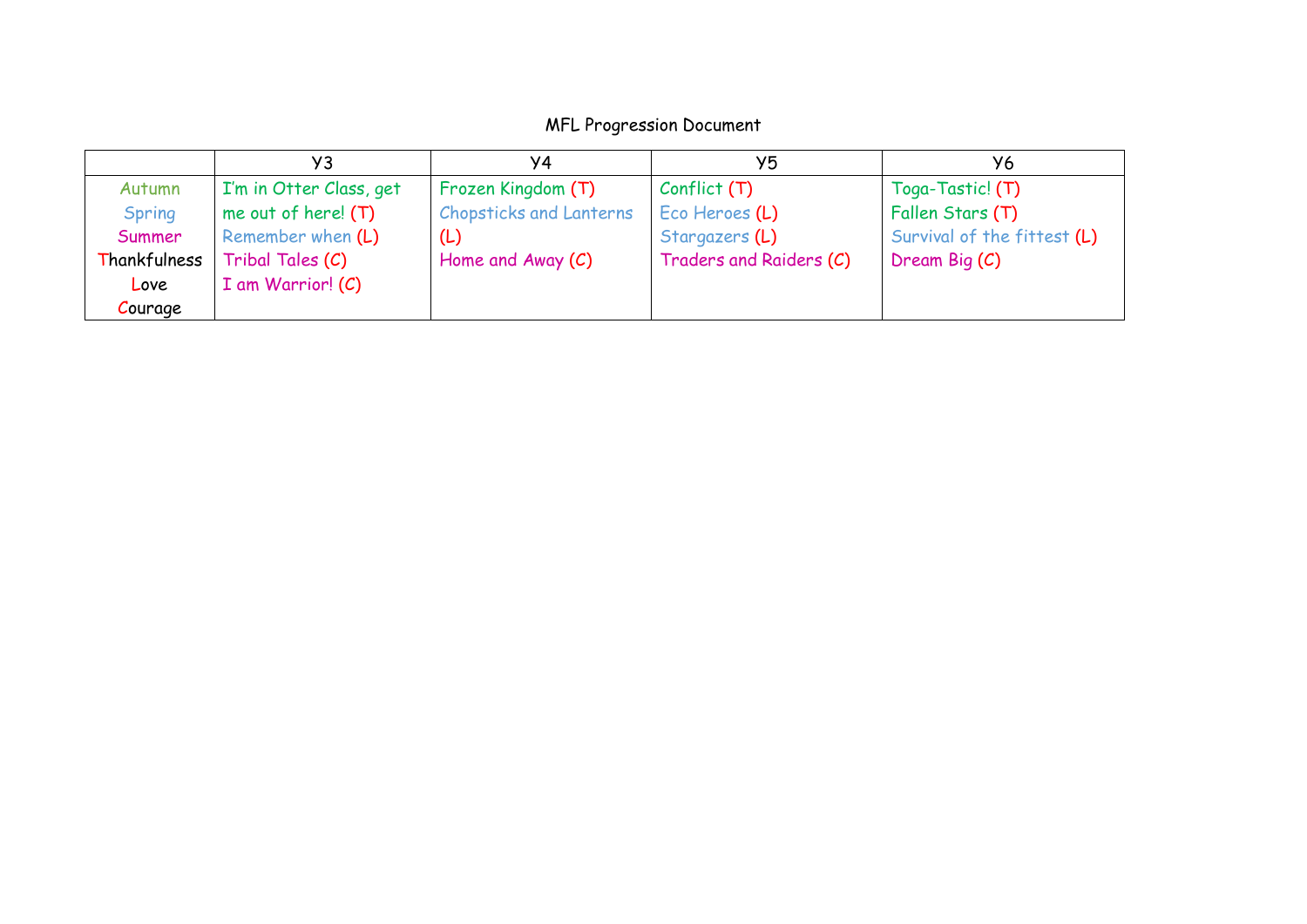| EYFS/      | Teaching may be of any modern or ancient foreign language and should focus on enabling pupils to make                                                                                                                                                                                                                                         |  |  |  |  |  |
|------------|-----------------------------------------------------------------------------------------------------------------------------------------------------------------------------------------------------------------------------------------------------------------------------------------------------------------------------------------------|--|--|--|--|--|
| National   | substantial progress in one language. The teaching should provide an appropriate balance of spoken and written                                                                                                                                                                                                                                |  |  |  |  |  |
| Curriculum | language and should lay the foundations for further foreign language teaching at key stage 3. It should enable                                                                                                                                                                                                                                |  |  |  |  |  |
| Links      | pupils to understand and communicate ideas, facts and feelings in speech and writing, focused on familiar and<br>routine matters, using their knowledge of phonology, grammatical structures and vocabulary.                                                                                                                                  |  |  |  |  |  |
|            | Pupils should be taught to:                                                                                                                                                                                                                                                                                                                   |  |  |  |  |  |
|            | Listen attentively to spoken language and show understanding by joining in and responding.                                                                                                                                                                                                                                                    |  |  |  |  |  |
|            | Explore the patterns and sounds of language through songs and rhymes and link the spelling, sound and meaning of words.                                                                                                                                                                                                                       |  |  |  |  |  |
|            | Engage in conversations; ask and answer questions; express opinions and respond to those of others; seek clarification and help.                                                                                                                                                                                                              |  |  |  |  |  |
|            | Speak in sentences, using familiar vocabulary, phrases and basic language structures.                                                                                                                                                                                                                                                         |  |  |  |  |  |
|            | Develop accurate pronunciation and intonation so that others understand when they are reading aloud or using familiar words<br>and phrases.                                                                                                                                                                                                   |  |  |  |  |  |
|            | Present ideas and information orally to a range of audiences.                                                                                                                                                                                                                                                                                 |  |  |  |  |  |
|            | Read carefully and show understanding of words, phrases and simple writing.                                                                                                                                                                                                                                                                   |  |  |  |  |  |
|            | Appreciate stories, songs, poems and rhymes in the language.                                                                                                                                                                                                                                                                                  |  |  |  |  |  |
|            | Broaden their vocabulary and develop their ability to understand new words that are introduced into familiar written material,<br>including through using a dictionary.                                                                                                                                                                       |  |  |  |  |  |
|            | Write phrases from memory, and adapt these to create new sentences, to express ideas clearly.                                                                                                                                                                                                                                                 |  |  |  |  |  |
|            | Describe people, places, things and actions orally and in writing.                                                                                                                                                                                                                                                                            |  |  |  |  |  |
|            | Understand basic grammar appropriate to the language being studied, including (where relevant): feminine, masculine and neuter<br>forms and the conjugation of high-frequency verbs; key features and patterns of the language; how to apply these, for instance,<br>to build sentences; and how these differ from or are similar to English. |  |  |  |  |  |
|            |                                                                                                                                                                                                                                                                                                                                               |  |  |  |  |  |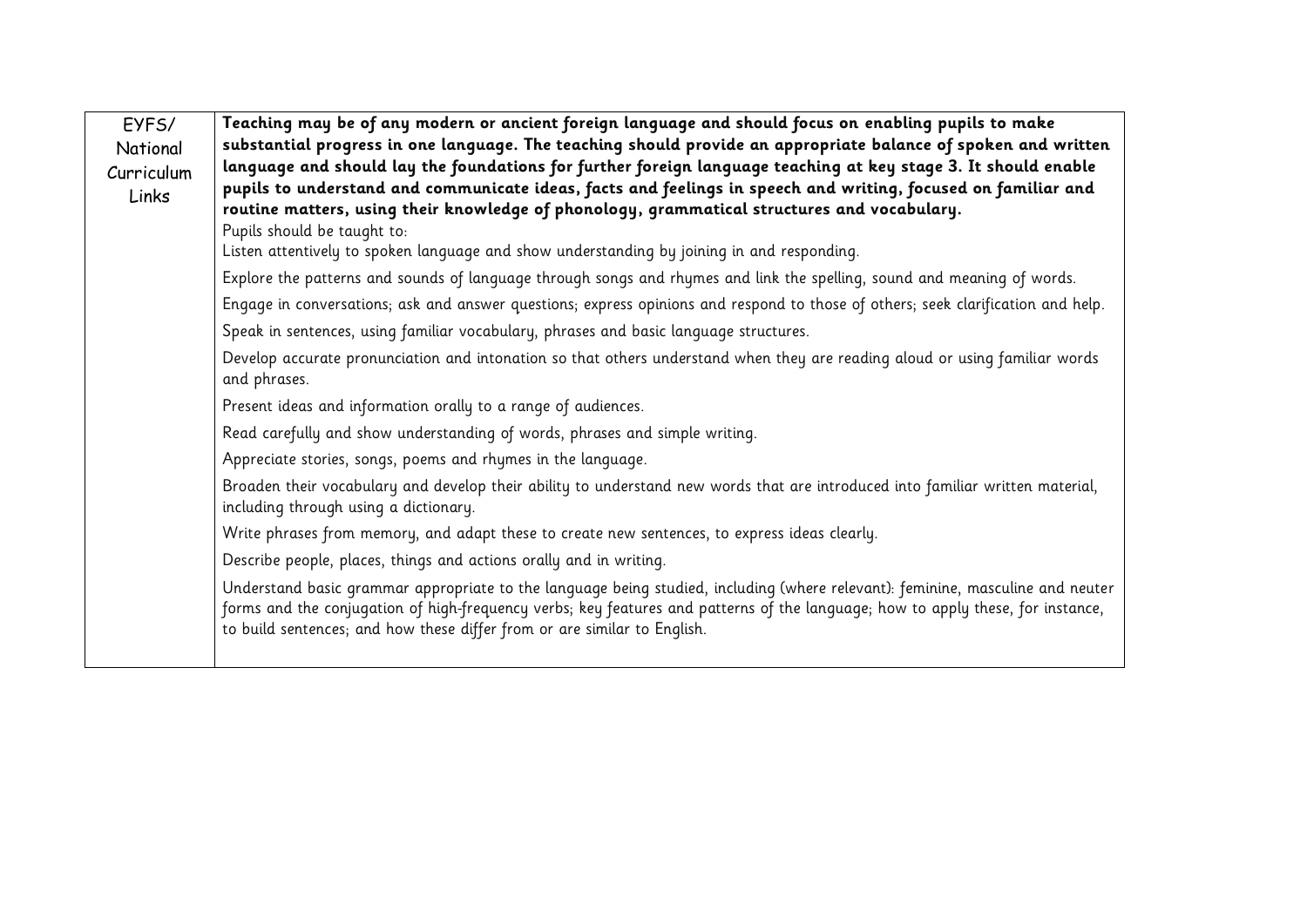| Assessment                             | I can answer questions<br>about myself in Spanish.<br>I know numbers to 12, days<br>of the week, colours and<br>pets.<br>I can hold a simple<br>conversation with a partner.                                                                                                           | I can hold a conversation<br>with a partner, talking about<br>myself.<br>I know numbers to 31 and<br>months so I can say the date<br>and my birthday in Spanish.                                                                                                                               | I can hold a conversation,<br>talking about myself and in a<br>role-play situation (e.g.<br>ordering food in a café) in<br>Spanish.<br>I can write sentences about<br>myself including some or all of<br>these.<br>I can say my name, age,<br>birthday, where I live, hobbies,<br>sports, if I have pets, brothers<br>or sisters. | I can read/listen to a text in<br>French and answer questions.<br>I can talk about myself; hold a<br>conversation (formal and<br>informal).<br>I know numbers to 60 and<br>pronouns "I" and "you" (formal<br>and informal).                                          |
|----------------------------------------|----------------------------------------------------------------------------------------------------------------------------------------------------------------------------------------------------------------------------------------------------------------------------------------|------------------------------------------------------------------------------------------------------------------------------------------------------------------------------------------------------------------------------------------------------------------------------------------------|-----------------------------------------------------------------------------------------------------------------------------------------------------------------------------------------------------------------------------------------------------------------------------------------------------------------------------------|----------------------------------------------------------------------------------------------------------------------------------------------------------------------------------------------------------------------------------------------------------------------|
| Area of<br>subject<br><b>LISTENING</b> | Repeat words modelled by<br>teacher, show understanding<br>with an action<br>Children can understand and<br>respond to a few familiar<br>spoken words and short<br>phrases, spoken slowly and<br>clearly.                                                                              | Listen attentively to spoken<br>language and show<br>understanding by joining in<br>and responding (e.g. with an<br>action).<br>Pick out known words in an<br>'authentic' conversation.<br>Children can understand and<br>respond to a range of<br>familiar spoken words and<br>short phrases. | Begin to show understanding<br>of more complex sentences in<br>'authentic' conversation,<br>picking out specific<br>vocabulary.<br>Children can understand the<br>main points of a short spoken<br>passage made up of a few<br>familiar words and phrases,<br>delivered slowly and clearly.                                       | Listen to and show<br>understanding of more complex<br>sentences in 'authentic'<br>conversation, picking out<br>specific vocabulary.<br>Children can understand a short<br>passage made up of familiar<br>words and basic phrases.                                   |
| Area of<br>subject<br><b>SPEAKING</b>  | Learn specific vocabulary;<br>develop accuracy in<br>pronunciation by listening to<br>and repeating recordings of<br>authentic speakers.<br>Recognise a familiar<br>question and respond with a<br>simple rehearsed response.<br>Can repeat and say familiar<br>words and short simple | Use common phrases.<br>Develop accuracy when<br>pronouncing phrases, by<br>listening to and repeating<br>recordings of authentic<br>speakers.<br>Children can and perform<br>short role plays on one topic,<br>with several exchanges and<br>secure pronunciation.                             | Children can ask and answer<br>questions on the current topic.<br>Can produce some short<br>phrases independently<br>(without written support)<br>within a familiar topic, with<br>qood pronunciation.                                                                                                                            | Engage in short scripted<br>conversations.<br>Speaking in longer sentences,<br>learning to use particular<br>sentence structures more flexibly<br>to create their own sentence.<br>Children can ask and answer<br>simple questions on a few very<br>familiar topics. |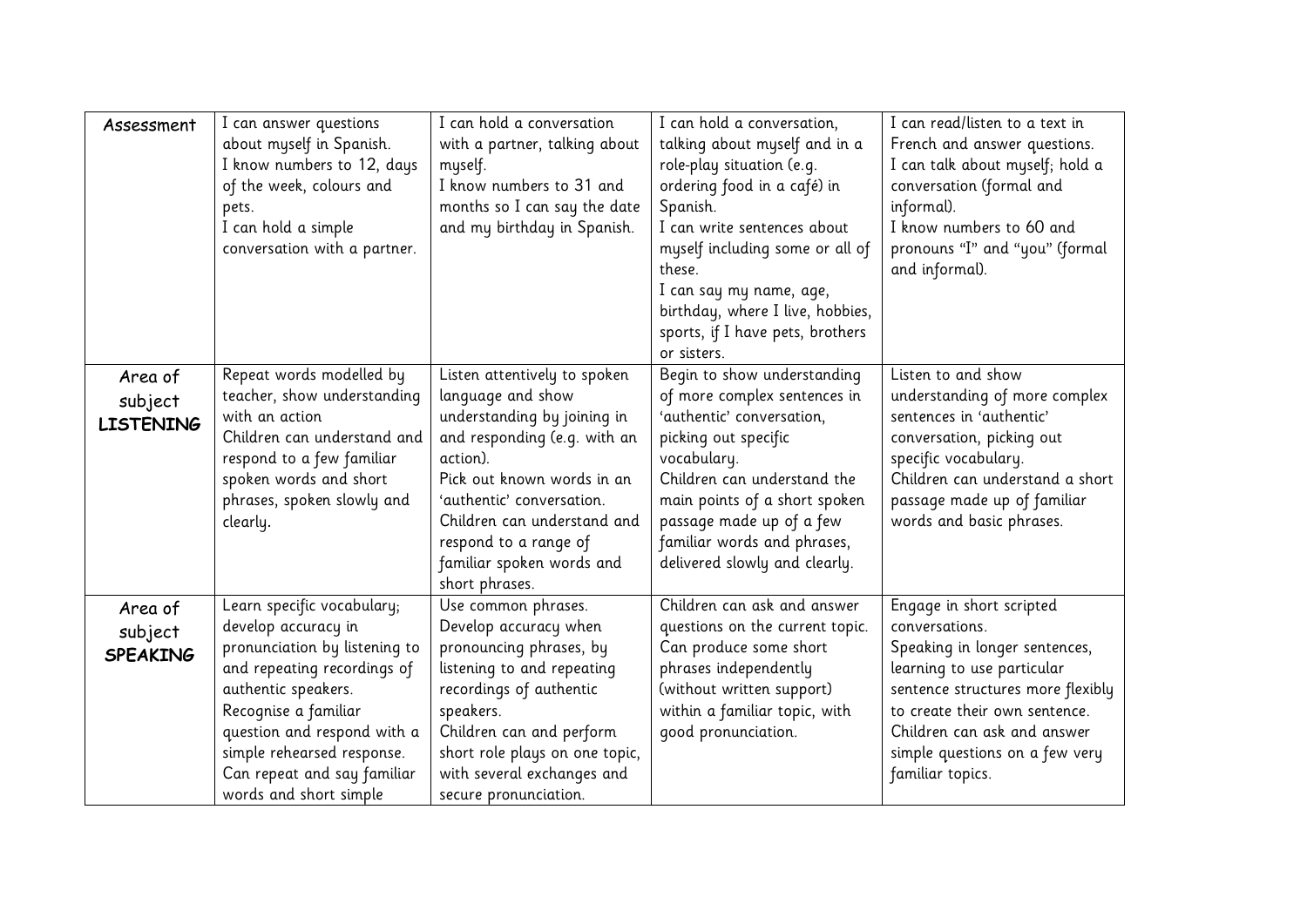|                | phrases, using                        |                                 | Children can produce short                                  |                                |                                                            |                                 |  |
|----------------|---------------------------------------|---------------------------------|-------------------------------------------------------------|--------------------------------|------------------------------------------------------------|---------------------------------|--|
|                | understandable                        |                                 | pre-prepared phrases on a                                   |                                |                                                            |                                 |  |
|                | pronunciation.                        |                                 | familiar topic, with secure                                 |                                |                                                            |                                 |  |
|                |                                       | pronunciation                   |                                                             |                                |                                                            |                                 |  |
| Area of        | Begin to recognise written            | Begin to recognise simple       |                                                             | Read and show understanding    |                                                            | Practice reading longer texts   |  |
| subject        | vocabulary/ single words.             | written phrases.                |                                                             | of more complex written        |                                                            | aloud, containing taught        |  |
| <b>READING</b> | Begin to recognise written            | Recognise simple written        |                                                             | phrases.                       |                                                            | phrases and vocabulary.         |  |
|                | phrases.                              | phrases and understand a        |                                                             | Read and show understanding    |                                                            | Children can understand a short |  |
|                |                                       |                                 | range of familiar written<br>of a piece of writing based on |                                |                                                            | text made up of short sentences |  |
|                |                                       | phrases.                        | the current topic.                                          |                                |                                                            | with familiar language on a     |  |
|                |                                       |                                 |                                                             | Read short passages and pull   |                                                            | familiar topic.                 |  |
|                |                                       |                                 |                                                             | answer questions on what       |                                                            | Can use a dictionary or word    |  |
|                |                                       |                                 |                                                             | they have read.                |                                                            | list.                           |  |
| Area of        | Copy simple vocabulary.               | Children can write simple       |                                                             | Begin to use dictionaries to   |                                                            | Adapt taught phrases to create  |  |
| subject        | Children can write some               | words and several short         |                                                             | find the meaning of unknown    |                                                            | new sentences.                  |  |
| <b>WRITING</b> | single words from memory,             | phrases from memory.            |                                                             | words and to translate own     |                                                            | Children can write a short,     |  |
|                | with plausible spelling.              | Children use understandable     |                                                             | ideas.                         |                                                            | simple text from memory, using  |  |
|                | Children can, with support,           | spelling.                       |                                                             | Children can write words,      |                                                            | simple sentences from one       |  |
|                | substitute one element in a           |                                 |                                                             | phrases and short simple       |                                                            | familiar topic with reasonable  |  |
|                | simple phrase to vary the             |                                 |                                                             | sentences from his/her         |                                                            | spelling.                       |  |
|                | meaning.                              |                                 |                                                             | repertoire from memory with    |                                                            |                                 |  |
|                |                                       |                                 | understandable spelling.                                    |                                |                                                            |                                 |  |
| Area of        | Can use indefinite articles in        | Can use indefinite and          |                                                             | Can use all persons of several |                                                            | Can use high-frequency verb     |  |
| subject        | the singular with masculine           | definite articles with singular |                                                             | reqular verbs in the present   |                                                            | forms, nouns, articles and      |  |
| <b>GRAMMAR</b> | and feminine nouns.                   | and plural nouns.               |                                                             | tense (with the support of a   |                                                            | adjectives to form simple       |  |
|                | Can use the high-frequency            |                                 | Can use prepositions of place                               | frame).                        |                                                            | sentences.                      |  |
|                | verb forms (I have, it is, there      | and sequencers.                 |                                                             |                                |                                                            |                                 |  |
|                | is/are).                              |                                 |                                                             |                                |                                                            |                                 |  |
| Value Links    | Thankfulness                          |                                 |                                                             | Love                           |                                                            | Courage                         |  |
|                | I am thankful for the opportunity to  |                                 | I am supportive of those around me.                         |                                | I have the courage to keep going and                       |                                 |  |
|                | learn a new language.                 |                                 | I respect and appreciate differences in<br>others.          |                                | trying again.<br>I have the courage to be resilient when I |                                 |  |
|                | I am thankful for the world around me |                                 |                                                             |                                |                                                            |                                 |  |
|                | and everyone in it.                   |                                 |                                                             |                                |                                                            | find things hard.               |  |